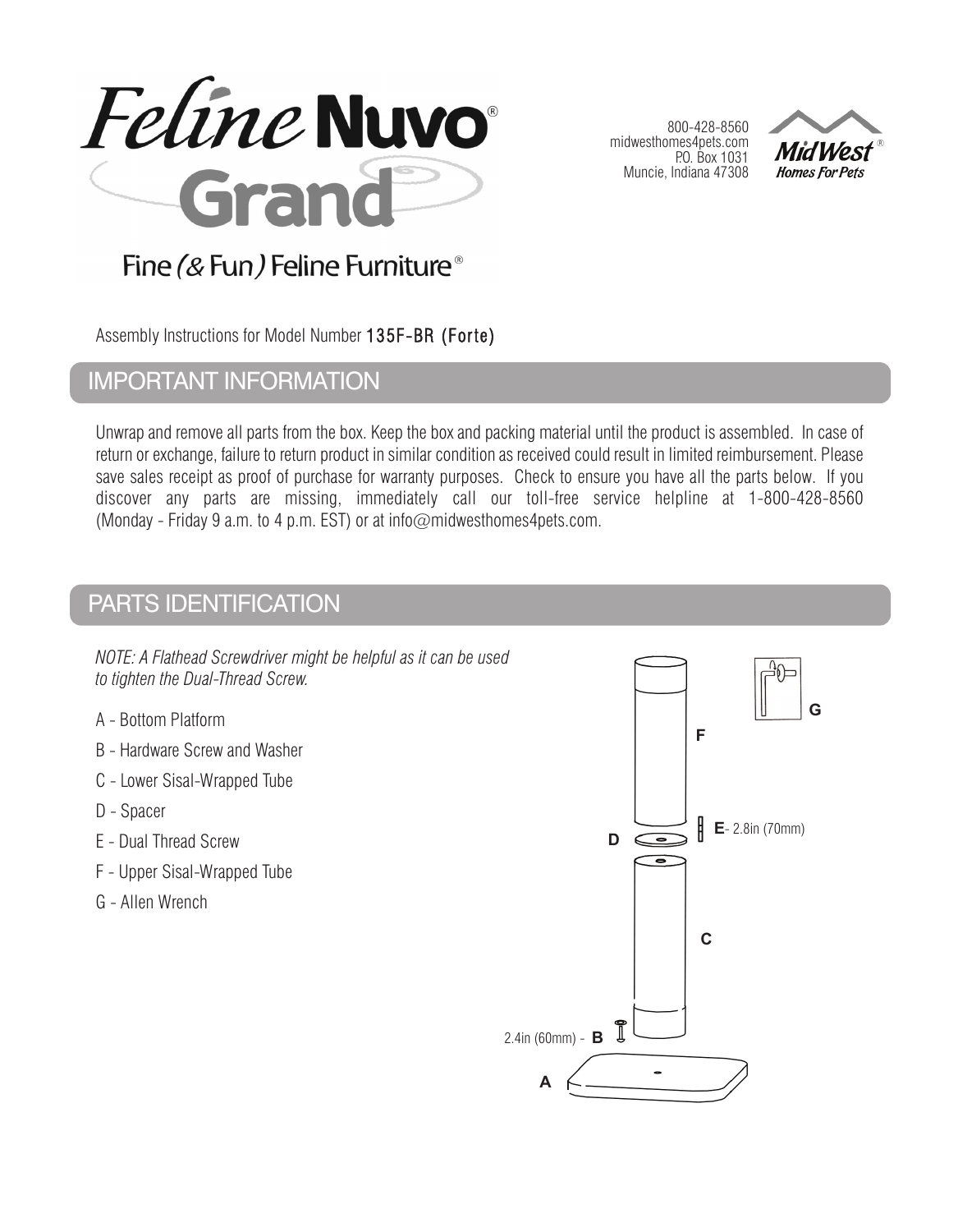# ASSEMBLY INSTRUCTIONS

**1.** Attach the Lower Sisal-Wrapped Tube (C) to the Bottom Platform (A) using the Hardware Screw and Washer (B). The washer should be placed on the screw before inserting the screw up through the bottom to the platform. Use the Allen Wrench (G) to tighten.

**2.** Insert the Dual Thread Screw (E) into the Lower Sisal-Wrapped Tube. Place the Spacer (D) over the screw.

**3.** Attach the Upper Sisal-Wrapped Tube (F) to the Dual Thread Screw (E).